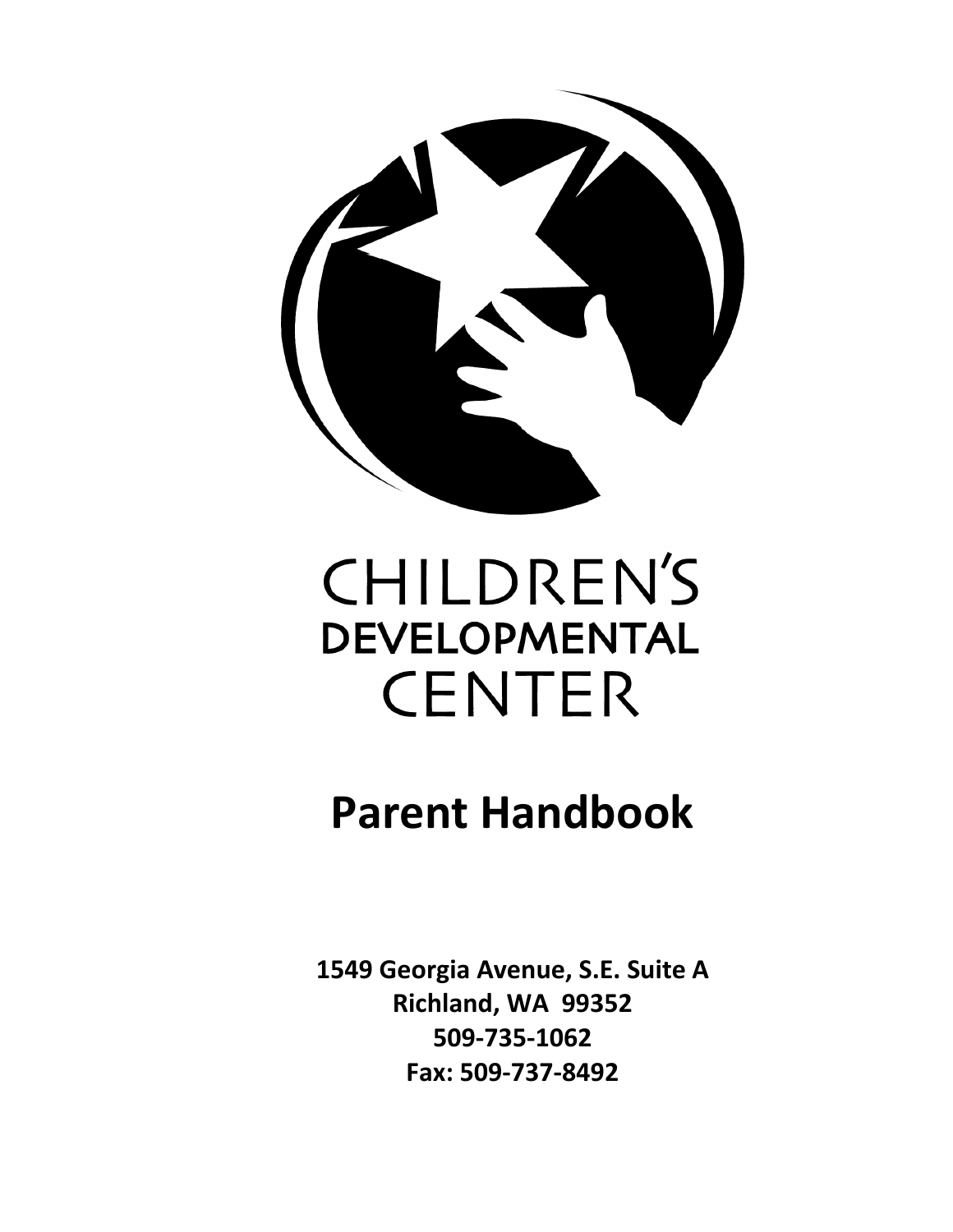

Dear Parents and Guardians,

We would like to take this opportunity to welcome you and your family to the Children's Developmental Center. This handbook was designed to give you the basic information on how we operate. If you have a question that is not covered in this book, please feel free to call us. We are here to help you, your child, and your family.

The Children's Developmental Center has successfully provided early intervention services in Benton and Franklin counties since 1977. It is our goal to continue offering quality education services, speech-language therapy, occupational therapy, physical therapy, and family services to all eligible children, ages birth to three years, in the greater Tri-Cities area. We are a non-profit organization governed by a volunteer board of directors from all areas of the community. It is a pleasure to provide these services to you and your child. Please complete the eligibility paperwork as requested to help us receive the support necessary to provide your child's needed services.

The Children's Developmental Center strives to provide positive experiences for you and your family. We view your family involvement as the key to your child's development and education. To best serve your child, your input will be needed. We are excited to be a part of the TEAM working with you and your child.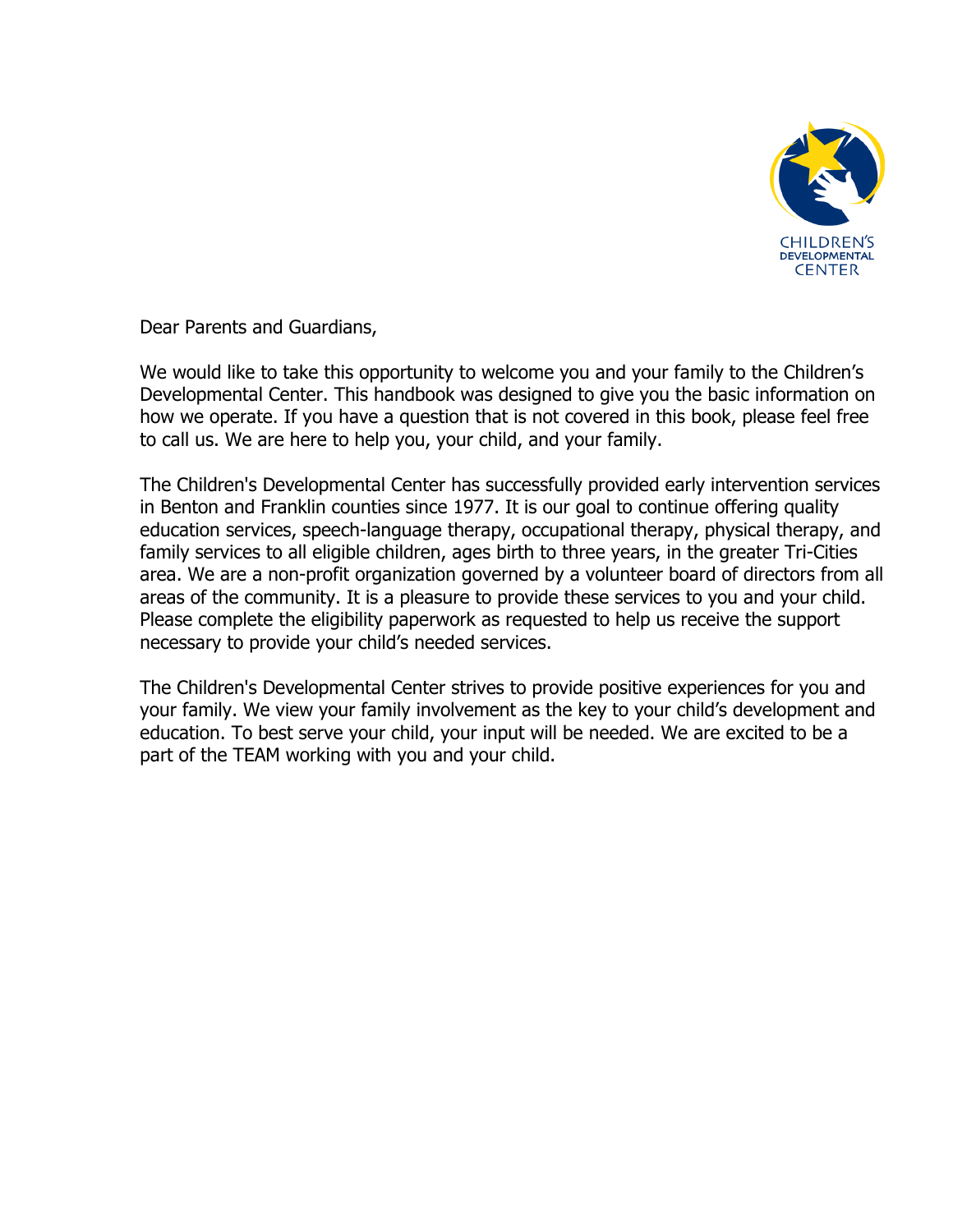## **Hours of Operation**

The Children's Developmental Center is generally open from 7:30 am to 4:30 pm, Monday through Friday. CDC will be closed for the following holidays and breaks:

| January     | New Year's Day<br>Martin Luther King Day |
|-------------|------------------------------------------|
| February    | Presidents Day                           |
| March/April | <b>Spring Break</b>                      |
| May         | <b>Memorial Day</b>                      |
| June        | Summer Break 1                           |
| July        | 4 <sup>th</sup> of July                  |
| August      | Summer Break 2                           |
| September   | Labor Day                                |
| November    | Veteran's Day<br>Thanksgiving            |
| December    | <b>Winter Break</b><br>Christmas         |

Please refer to the current Children's Developmental Center calendar for a complete listing of the days when CDC will be closed.

#### **Severe Weather**

In the event of severe weather, please watch local TV stations to receive information regarding school closure information. You may also check our Facebook page for any closures or delays. The Children's Developmental Center will be listed with the regular schools if we are having a delayed start or closing for the day.

If you are transporting your child and the road conditions are unsafe, we encourage you to reschedule or cancel your child's session for the day. Because CDC serves such a large area, we may not be aware of hazardous conditions in your neighborhood. Please call us if it is unsafe for you to drive to the Center. Additionally, CDC staff may cancel natural environment visits when roads are unsafe.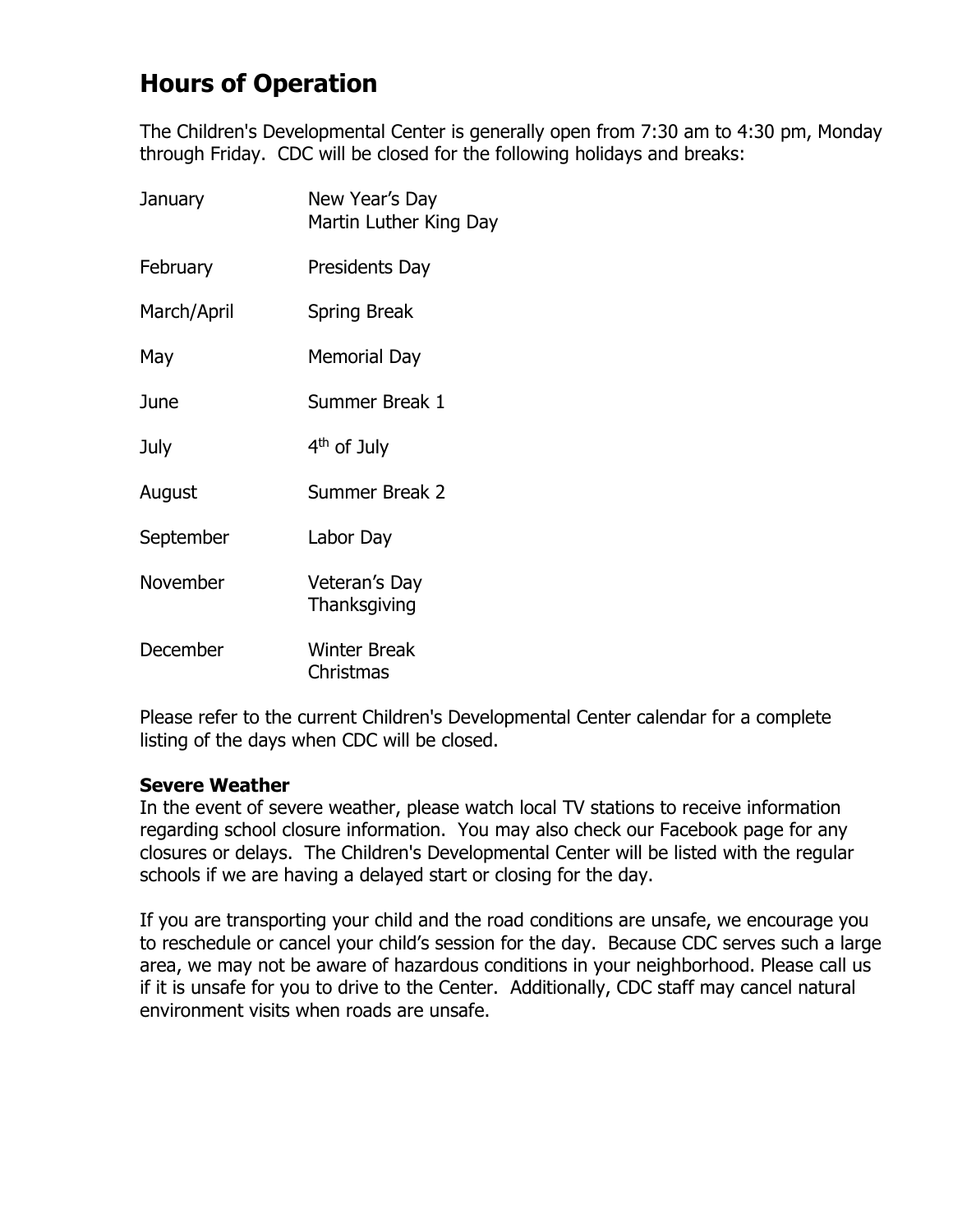## **Services Provided**

#### **Evaluation**

An evaluation assesses how your child is developing. It indicates what your child does well and what kind of help your child may need. The evaluation can determine if your child is eligible for any of the services we offer.

#### **Individualized Family Service Plan (IFSP)**

For children who are eligible, an IFSP will be developed with the family, their Family Resources Coordinator, CDC early intervention specialists and other agencies involved with the family for children from birth to three years of age.

#### **Occupational and Physical Therapy**

OT/PT services facilitate the development of fine motor skills (e.g., grasping, scribbling, and stringing beads) and gross motor skills (e.g., rolling, crawling, walking, and jumping). Concerns with sensory motor processing and feeding difficulties are also addressed if necessary.

#### **Speech and Language Therapy**

Speech-language therapy facilitates the development of receptive language (e.g., understanding words and/or gestures) and expressive language (e.g., using words/gestures to express oneself or request an object), producing speech sounds, development of auditory skills and addressing swallowing difficulties.

#### **Education**

Education services are provided by special education teachers, certified teachers, and supervised education assistants to facilitate development of cognitive (problem solving), adaptive (self-help), social/emotional, and positive behavioral skills through play and social interactions.

#### **Transition to School District**

Three to six months prior to your child's 3<sup>rd</sup> birthday, your school district will contact you to begin the transition process from the Children's Developmental Center to your local school district's pre-school program. You will be asked to meet with school district staff to discuss transition plans. The school district must determine if your child will continue services under the Washington Administrative Codes for children 3-5 years of age. If your child continues to qualify for services, the transition will take place on or near your child's third birthday. Our role is to assist the school district in determining the most beneficial and appropriate setting for your child. Your input, as always, is essential and welcomed.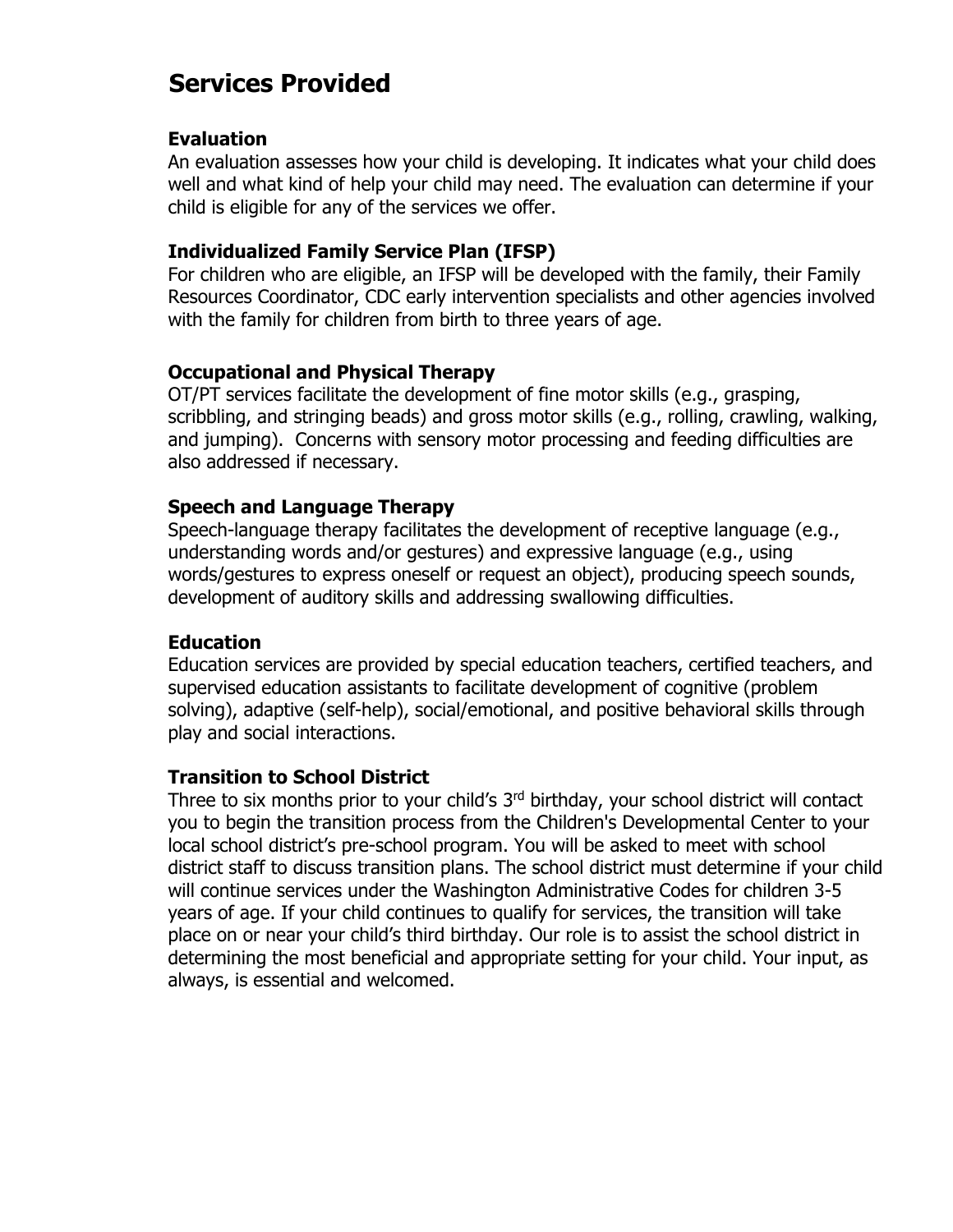## **Service Options**

#### **Natural Environment Services**

For children on an IFSP, services will be provided in your child's natural environment. Natural environments are where your child typically spends his or her time such as at home, a childcare, a park, or a grandparent's house. Our staff will work with you or your child's caregivers by teaching techniques to promote your child's development. We have found natural environment services are most beneficial when families are prepared to learn, eager to participate and able to schedule concentrated time to work with their child, the teacher and/or therapist.

#### **Center Based Services**

You and your evaluation team will determine which setting(s) best fits the needs of your family. In some cases, there will be a combination of services at the Children's Developmental Center and in the natural environment. Your child may also benefit from therapy utilizing the specialized equipment available at the Center during occupational, physical, and speech-language services.

#### **Telehealth Services**

Telehealth is when a provider uses HIPAA compliant interactive real-time audio and video telecommunications to deliver covered services that are within the provider's scope of practice. This includes a wide array of clinical services using internet, wireless, satellite and telephone media. This could be a possible option for your child's services.

#### **Private Patient Services**

Private patient speech therapy, occupational therapy, and physical therapy services for children over the age of three may be available through the Children's Developmental Center. Consideration for private patient services will be on a case-by-case basis depending on the severity of the child's delay, staff availability and the equipment needed to serve the child. Private patient services will be provided at the Children's Developmental Center. A physician's referral is required at, or before, the initial private patient visit. If there is not a referral, the visit will need to be rescheduled.

## **When You Visit the Center**

#### **Emergency Evacuation Plan**

In the event of an emergency, our evacuation location is adjacent to CDC at ARC of Tri-Cities on the corner of Fowler and Georgia Ave - 1455 Fowler in Richland.

#### **Accidents or Injuries**

Sometimes an injury may occur while your child is playing on the playground, in the classroom, or in therapy. In the case of a minor accident or injury, your child's teacher or therapist will administer minor first aid and fill out an Illness/Injury Notification that will be sent home. If you have any questions regarding the notification, please talk to your child's teacher or therapist.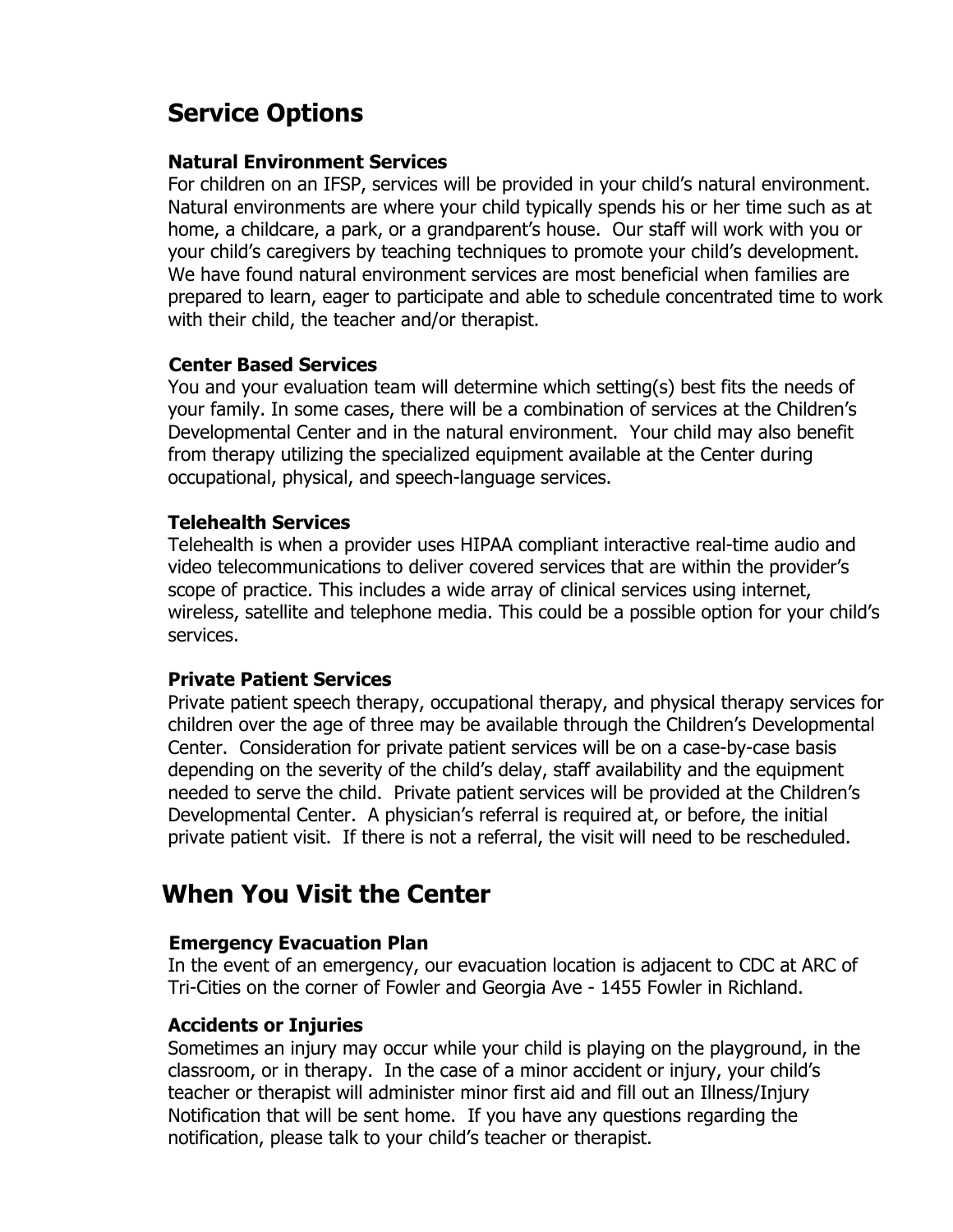## **How You Can Help**

The Children's Developmental Center is a 501(c) (3) non-profit agency. We depend on you to help make our program successful! There are many ways that you can get involved. Please support our activities by volunteering your time, expertise, skills, donation of consumable supplies, or cash donations.

#### **Donating Supplies**

Donated supplies will be used for art projects and play activities. Please talk with your child's teacher/therapist if you have any questions. We greatly appreciate your support – Thank you!

Financial and material donations are tax deductible and always welcome! If requested, a receipt will be furnished to you for tax purposes.

#### **Volunteering**

You can volunteer to participate on one of the committees for an annual fundraiser, volunteer to work at these events or help gather the numerous items needed for the live and silent auctions. There are also many other volunteer opportunities throughout the year. Contact CDC if you are interested in helping with any of these events.

#### **Board of Directors**

Our Board of Directors includes parent representatives. If you would like more information about this volunteer position, please contact the Executive Director at (509) 735-1062. The Board of Directors meets monthly. Parents are welcome to attend.

## **CDC Policies**

#### **Sharing Confidential Information**

If you would like us to send information from your child's file for an upcoming appointment, we ask that you notify your child's teacher/therapist(s) at least 10 working days in advance. We will need your written permission to share confidential information about your child. Please contact us about completing a current Release of Confidential Information form.

#### **Discipline Policy**

The Children's Developmental Center staff will attempt to prevent discipline problems by providing a variety of developmentally appropriate activities, equipment, and materials. Simple consistent boundaries will be established and understood by the children. Techniques such as positive reinforcement, praise, reminders, redirection, and appropriate modeling will be individualized to the needs of each child. All adults shall demonstrate respect and caring in all interactions with the children.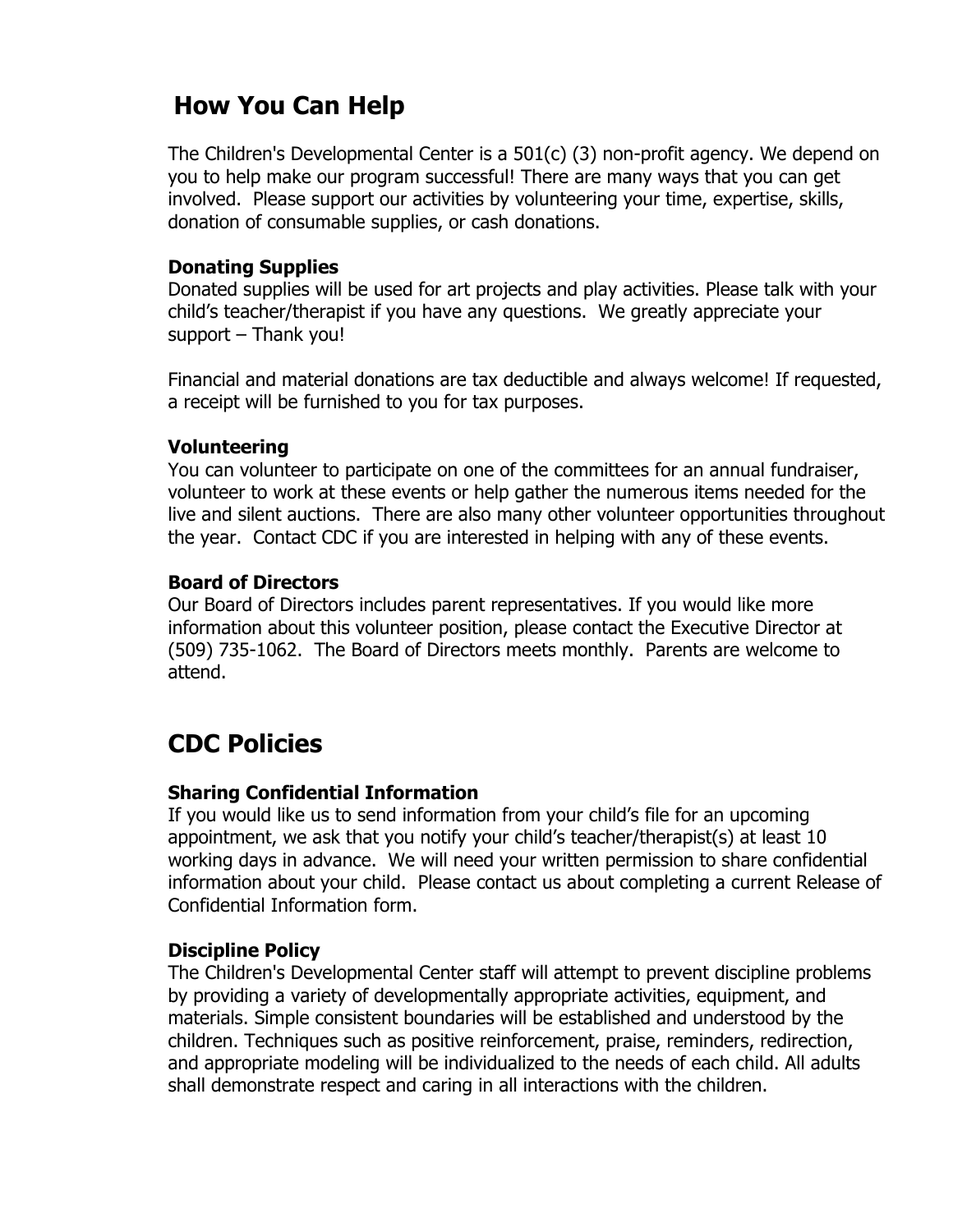We do not allow physical punishment or verbal abuse of children by any staff or volunteer(s). Please feel free to talk with staff members if you are interested in more information regarding behavior intervention techniques.

#### **Mandated Reporting**

All CDC staff are required by law to report all suspected child abuse and neglect to the Division of Social and Health Services and the Department of Child and Family Services. On any occasion that a staff member suspects child abuse, action is taken immediately.

## **Attendance and Your Child's Health**

#### **Attendance**

 Children who regularly participate in their education and therapy appointments benefit most from early intervention services. If your child is ill or you have other commitments, please call, text, or email your child's teacher and/or therapist to cancel your appointment. If a teacher and/or therapist arrives for a scheduled appointment and your child is not present, you will receive a note requesting that you call to confirm your next appointment before your child's services resume. **Unexcused absences or "no shows" will result in a \$35.00 charge.**

 Two or more missed appointments may result in your child being dismissed from the program or alternative locations identified and may require reconvening of the IFSP.

#### **Health**

We encourage ongoing communication about your child's health. We want to know when your child is: ill, on medication, having surgery or has been hospitalized or any other pertinent information.

If your child or anyone else in the household has an illness that is contagious, we appreciate knowing so that we can inform other parents if their child may have been exposed. This would include illness such as chicken pox, strep throat, pink eye, etc.

**If your child or anyone else in the household has any of the following symptoms: rash, diarrhea, vomiting, bad cough, runny nose, sore throat or temperature,** please keep him/her home or cancel visits to the natural environment by CDC staff until the symptoms are gone. If your child is seen at your home and other people in your home are ill, please call and cancel your appointment.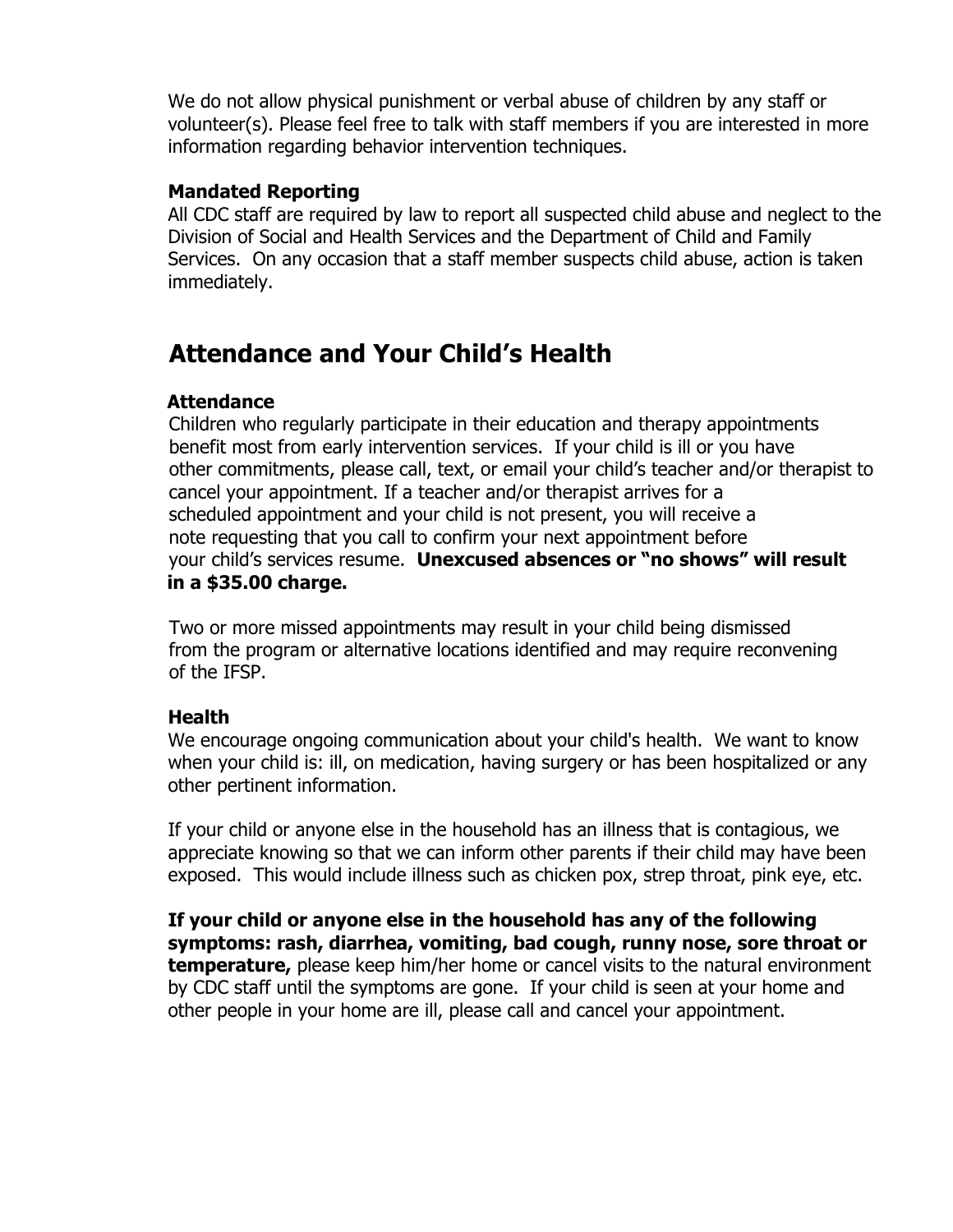#### **Your Child's Health**

When your child is sick:

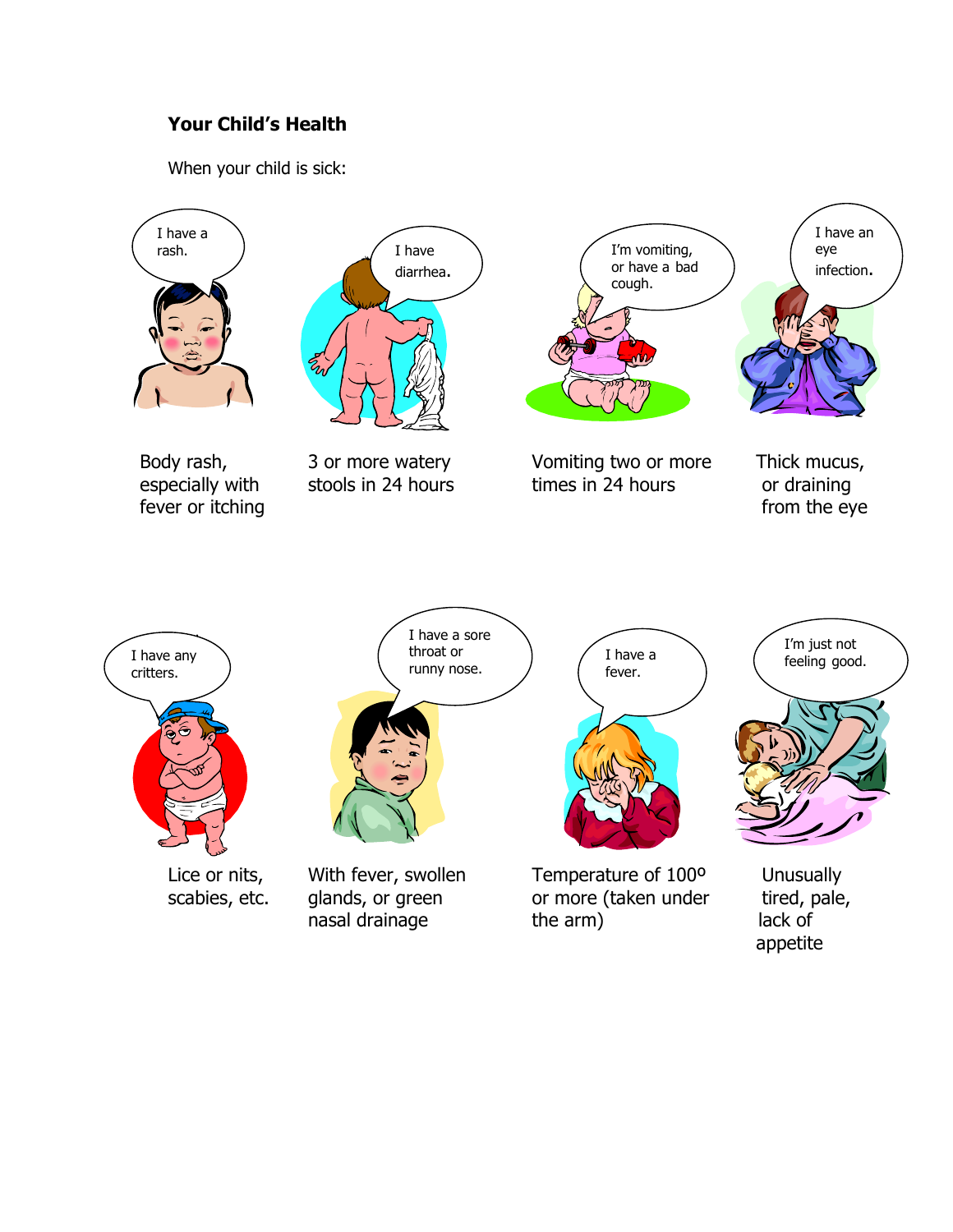#### **Head Lice**

Head lice are increasingly common in school settings. Anyone may contract lice from another person who has them or from someone's clothes or personal items. No services will be provided in the natural environment until your child and your home are clear of lice and nits. Your child will be sent home if he/she is suspected of having head lice or nits (the eggs of lice).

Symptoms of lice: You may observe whitish eggs (called nits) that are attached to the hair shafts. They look similar to dandruff but do not flick off easily like dandruff. (You have to remove them with your fingernail). The female lays the eggs on the hair shaft near the scalp, usually at the back of the neck and above the ears. Occasionally you may see the live lice, which are small, grayish-white, wingless bugs about the size of tiny ants.

If you suspect your child or anyone else in the household might have head lice, do not send your child to the center. Cancel your natural environment appointment!

#### **Chicken Pox**

Chicken pox is a virus of sudden onset characterized by fever, fatigue, and blister-like spots on the body. It is highly contagious and is spread through direct contact, through the air or through indirect contact with contaminated articles. You will be notified if your child has been exposed.

Please notify your child's teacher and/or therapist if you suspect your child or anyone else in the household has been exposed to chicken pox, or if you have any questions.

#### **Bed Bugs**

Bed bugs are insects, and range in size from  $1 - 7$  mm. They prefer to feed on human blood. Bed bugs are nocturnal. Bed bugs are visible without magnification, they are reddish brown, and occasionally more clear. Bed bugs do not have wings and cannot fly or jump, but can move quickly along floors, walls, and ceiling. Bed bugs like to hide in the folds of fabric and crevices of wood. They are usually found in the seams of the bed mattress or frame, behind headboards, in clothing, in items stored under the bed and any other crevices that would provide good hiding places.

If you suspect your child or anyone else in the household might have bed bugs, do not bring your child to the center. Cancel your natural environment appointment!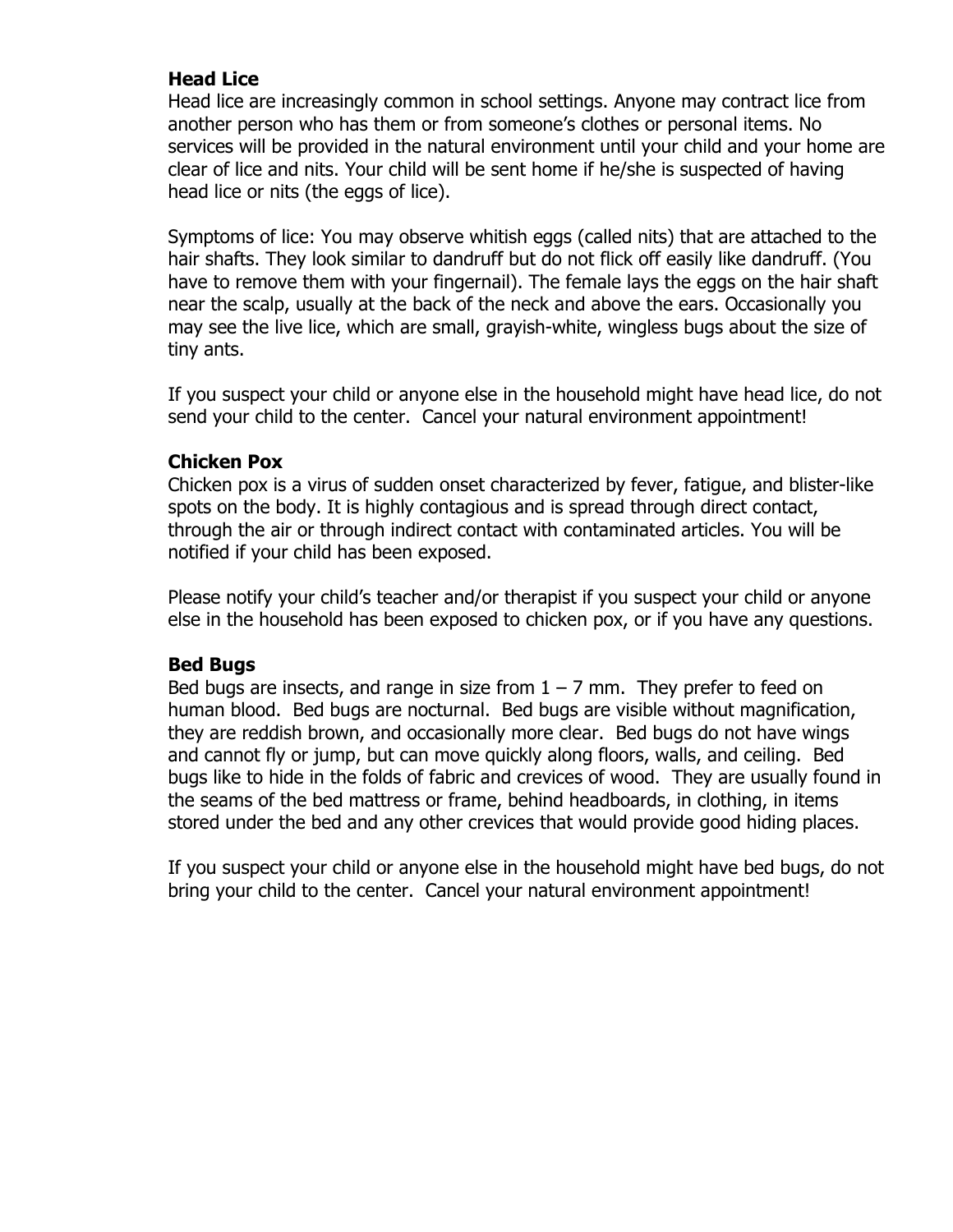#### **NATURAL ENVIRONMENT GUIDELINES**

The Children's Developmental Center (CDC) strives to provide services for children in their natural environments. A natural environment is anywhere a child would be if he/she did not have a developmental delay. Below are the guidelines for CDC services in the natural environment.

The **Caregiver's** responsibilities:

- Be ready for staff to arrive or call (at least 2 hours before the scheduled appointment when possible) to cancel.
- Please cancel if your child or anyone else in the household is ill or if there is an existing condition to prevent spreading illness to our staff and the other children they serve.
- Be present for the scheduled appointment: "No shows" may result in services being discontinued. It is the caregiver's responsibility to reschedule. Staff **will not** contact you to reschedule. Staff **will not** come to your mutually agreed upon visit location until you have contacted your child's teacher or therapist to reschedule.
- Provide a safe, quiet, and clean environment for the session. This includes providing appropriate activities for other children in attendance and keeping pets out of the room, TV off, cell phones on silent, etc.
- The setting should not impair a staff member's comfort or health due to inappropriate dress, tobacco smoke, drug activity, animal dander or excrement, insect infestation, or an excessively unclean or hostile environment.
- Plan to be involved and participate throughout the session. You are expected to be involved in the activities to promote your child's development during the session in order for you to incorporate the activities into your family's daily routine.
- Share these guidelines with other caregivers who will be involved in early intervention sessions.

The Children's Developmental Center **Staff's** responsibilities:

- Arrive at the mutually agreed upon natural environment location at the prearranged date and time.
- Contact the caregiver when it is necessary to cancel an appointment either due to illness or a conflict with the scheduled time (at least 2 hours before the scheduled appointment when possible).
- Act as a facilitator, involving the caregiver in learning opportunities for the child.
- Provide appropriate materials and equipment (as needed) for the delivery of services while incorporating the caregiver's materials and equipment into the session.
- Provide the caregiver with information regarding the child's progress on his/her established goals and objectives.

When the above conditions are not being met or when the caregiver and child have been absent without prior notification on more than one occasion, the option of receiving center-based services may be offered to the family. Center based services may be available if the child would benefit from a different environment or from the specialized equipment available at the Center. CDC services will be discontinued in the event of multiple unexcused absences or violation of the caregiver's responsibilities.

#### **\*Unexcused absences or "No shows" will result in a \$35.00 charge.**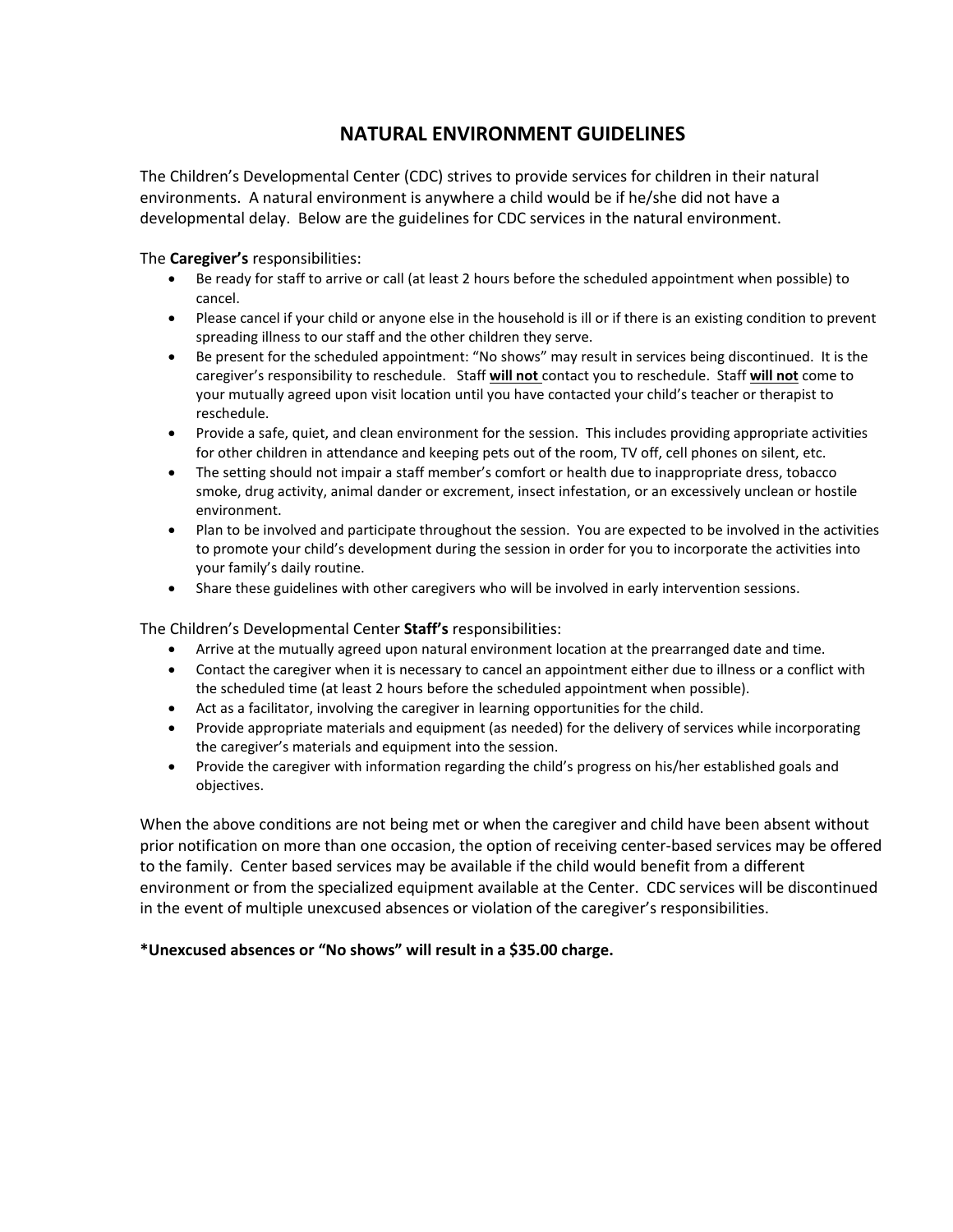### **Payment for Services**

#### **State Medical Insurance**

If you receive state medical insurance, we will bill all therapy services directly to Medicaid. There is no out-of-pocket cost required if your child is Medicaid eligible.

#### **Private Insurance**

If you have private insurance for your child, we will bill all therapy services directly to the insurance company. You will be responsible for co-pays, co-insurance, and deductibles at the time of service. Parents are responsible for all costs that the insurance company processes with a patient responsibility balance. Cash, check, and credit card payment options are available through the Finance Office at 735-1062, ext 108.

#### **Hardship Request**

Families faced with a hardship in paying for co-pays, co-insurance and deductibles may request an application seeking to reduce or eliminate these charges. Please contact [rhondaf@childrensdc.org](mailto:rhondaf@childrensdc.org) or 735-1062 ex. 108 for hardship application. You will be notified of eligibility or ineligibility once the application is reviewed by management.

#### **Other funding sources**

The services at CDC are made possible by many funding sources throughout the Tri-Cities and surrounding communities. Collaboration with community organizations, such as United Way and private donations and grants, ensures that your child and family receive quality education, therapy, and family services. Your family can help the Children's Developmental Center by completing appropriate applications. Fundraising events and grants help sustain our programs.

#### **Department of Children, Youth, and Families (DCYF)**

DCYF through the Early Support for Infant and Toddlers (ESIT) program invests in your child by providing the Children's Developmental Center with funds to help support services for your child and family.

#### **Division of Developmental Administration (DDA)**

All children who qualify for the ESIT program also qualify for DDA services. Portions of your child's therapy and/or education services are supported by DDA. An application is required and will be provided to you. DDA has many other services, which they will discuss with you once eligibility has been determined.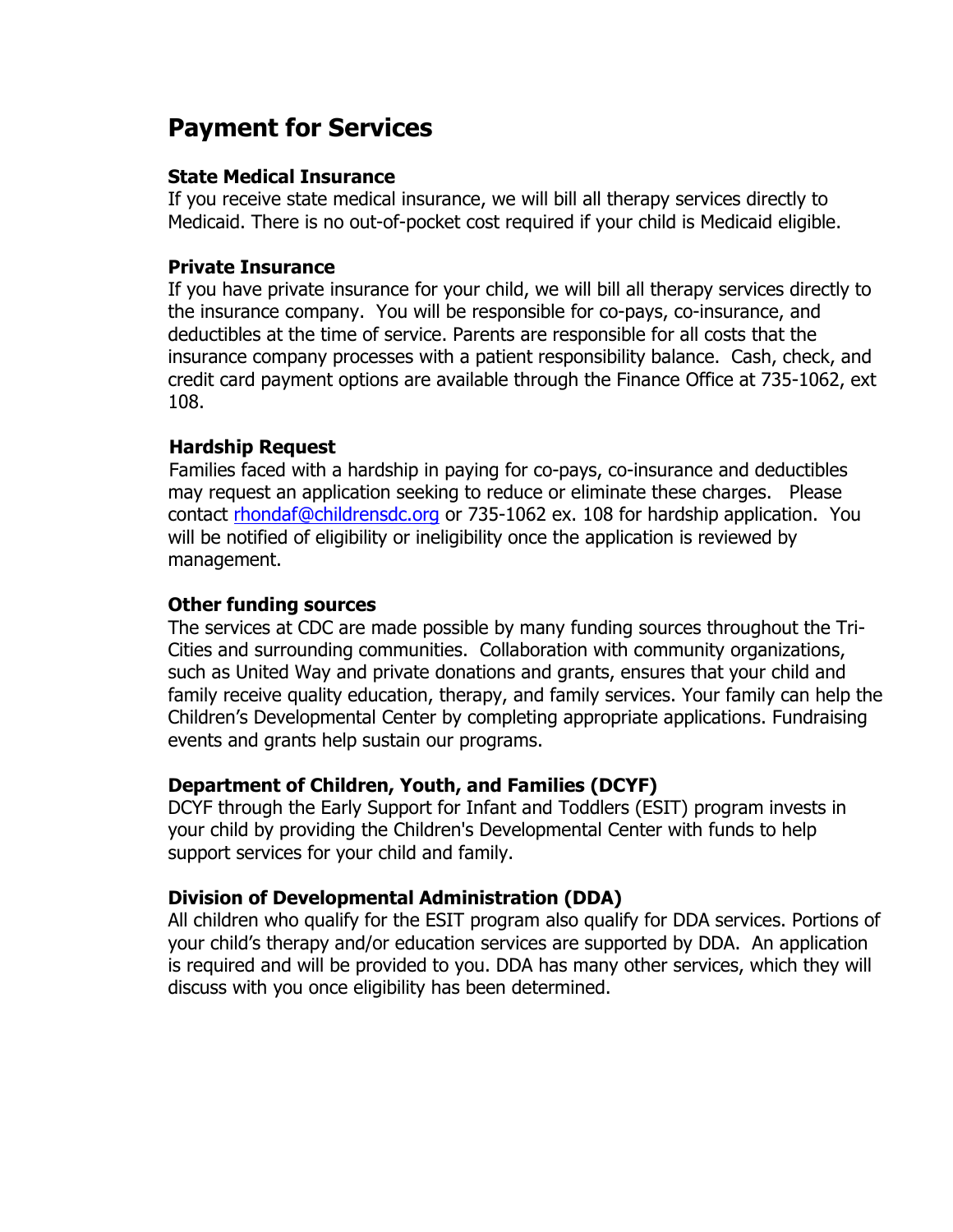## **Client's Rights**

#### **Your Family's Rights**

A child's parent(s) or legal guardian, with legal residency in Benton or Franklin County and reside within the service region of the Children's Developmental Center, has the right to have their child evaluated at the Children's Developmental Center.

- The child's parent(s) or legal guardian has the right to be notified of a scheduled evaluation.
- The child's parent(s) or legal guardian has the right to attend an Individualized Family Service Plan (IFSP) meeting to discuss the evaluation results. The parent or legal guardian is a valuable partner in the formation of an appropriate program for their child's coming year.
- The child's parent(s) or guardian has the right to participate in all annual IFSP meetings.
- The child's parent(s) or legal guardian has the right to their child's records generated by the staff of the Children's Developmental Center.
- The child's parent(s) or legal guardian has the right to be notified if a change is to occur in the quality and/or quantity of services received by their child.
- The child's parent(s) or legal guardian has the right to request a meeting to discuss changes proposed by the staff.
- The child's parent(s) or legal guardian has the right to utilize the agency's grievance procedure.
- All of the rights afforded a child and the parent(s) or legal guardian of the child by the funding agency will be followed.

## **Non-Discrimination**

The Children's Developmental Center does not discriminate in employment practice or children's services because of race, religion, age, gender, ethnicity, national origin, sexual orientation, marital status, or disability.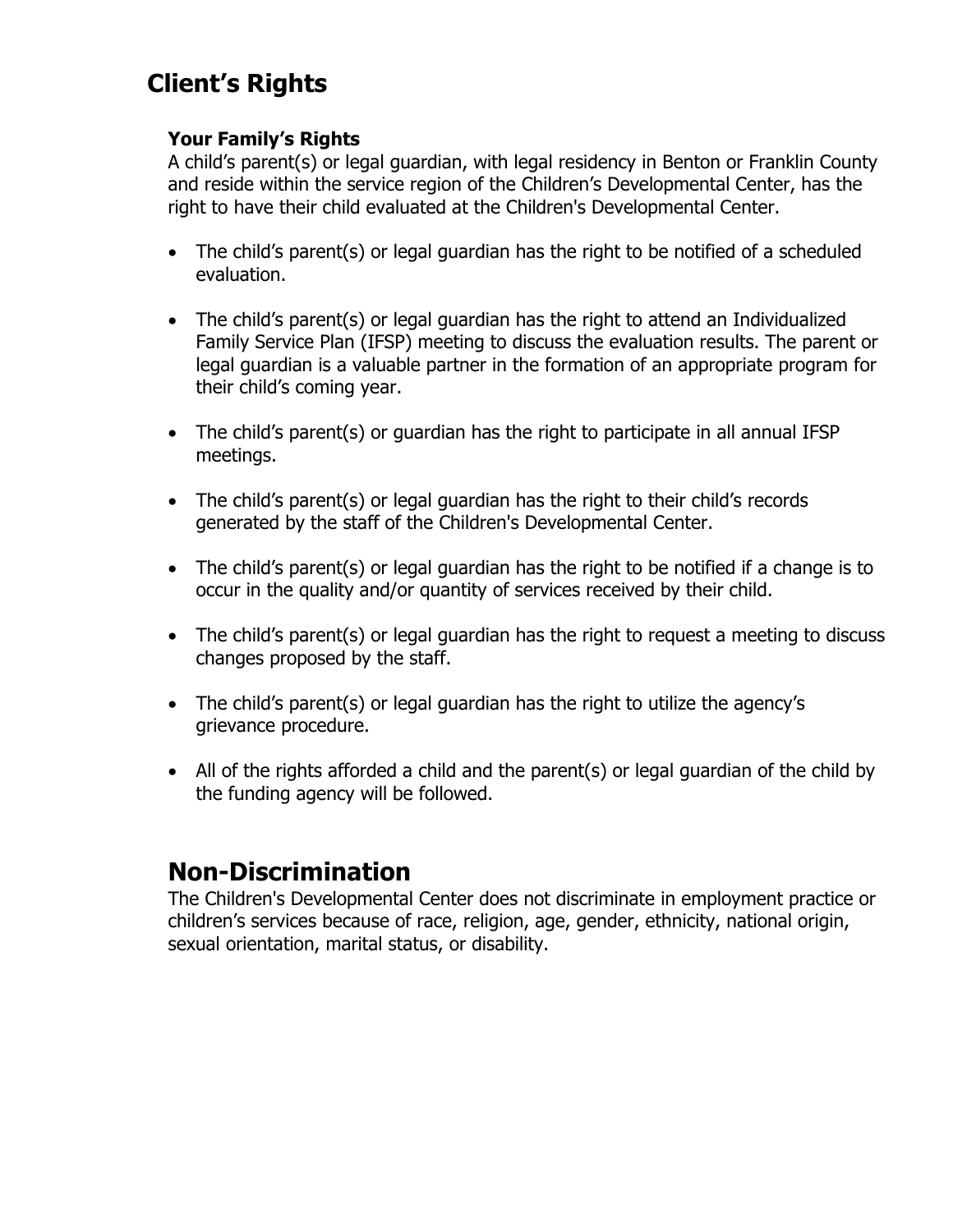## **Client Confidentiality/HIPAA**

The Children's Developmental Center considers all past and present client files and records to be confidential. Confidential information will not be released without prior written permission on the Release of Confidential Information form. The parent/guardian may rescind any previously signed Release of Confidential Information by stating so in writing. "Release of Confidential Information" forms are updated annually.

All records, electronic or paper will be kept secured by the Children's Developmental Center. The files are not available to any unauthorized individuals and are secured at all times. In accordance with the medical privacy rules under the Health Insurance Portability and Accountability Act (HIPAA), medical information is kept secure and confidential.

Only authorized CDC staff has access to the client files.

When a child leaves the Children's Developmental Center, and upon receipt of a signed Release of Confidential Information form, current assessments will be shared with the new school/program. All client records will be destroyed seven years after the child leaves the Children's Developmental Center.

Confidentiality is basic to maintaining professional ethics and community respect. Staff, volunteers, and workers who have access to personal information are obligated by both law and ethics to honor this trust.

**Note: The law does not require us to obtain your permission to release information if we suspect child abuse/neglect and are reporting it to The Division of Social and Health Services or Child and Family Services, or if we have been ordered to release information by a court document.**